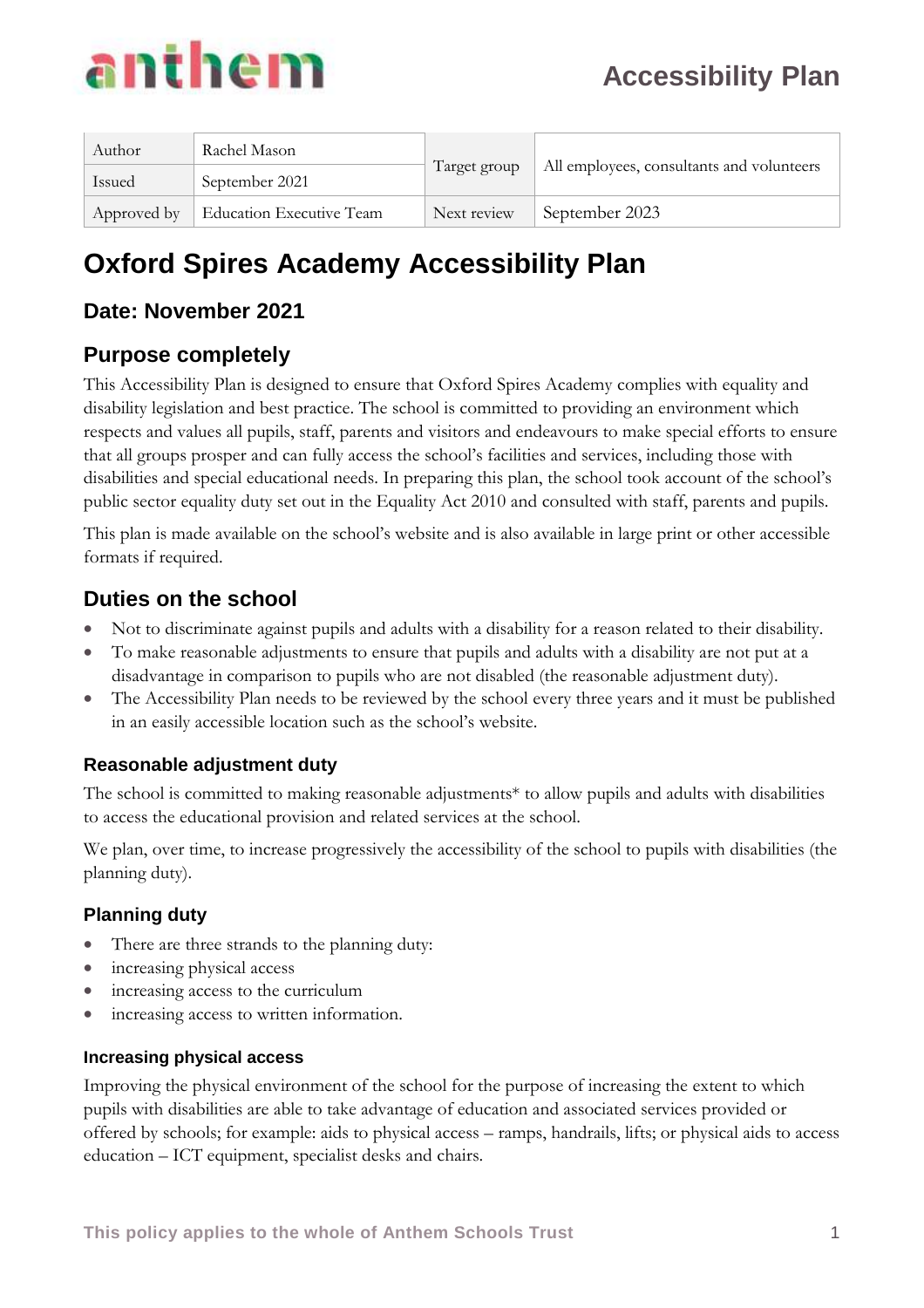

*\*The reasonable adjustment duty does not apply to physical alterations to schools and we are not required to make physical alterations to the fabric of the school in order to meet the needs of pupils with a disability.*

#### **Increasing access to the curriculum**

Increasing the extent to which pupils with disabilities can participate in the school's curriculum, for example: staff information and training, classroom organisation, timetabling.

#### **Increasing access to written information**

Improving the delivery to pupils with disabilities of information which is already provided in writing to pupils without disability, such as handouts, timetables, newsletters; for example, in Braille, audio tape or large print formats, and the provision of information orally.

#### **Communication with parents**

In order to best meet the needs of a pupil with a disability, the school requires full information. Parents are expected to work with the school and provide full information about any disabilities, special educational need or other relevant information to the school before and after the pupil has started at the school.

### **Accessibility Audit**

At Appendix 1 is an accessibility audit relating to the above three planning duty areas which we have completed prior to completing the Accessibility Plan.

### **Accessibility Plans**

At Appendix 2 is an action plan relating to the above three planning duty areas which has been created as a result of the audit. Having identified the barriers to access we then identified strategies to eliminate the barriers. For each issue identified in the audit we:

- converted it into a target
- outlined any actions required
- identified whether the actions will be short, medium or long-term priorities
- identified the source of funding

The school is committed to delivering the accessibility plans within a reasonable time and in ways which are determined after taking account of the pupils' disabilities and any preferences expressed by them or their parents.

#### **Complaints**

If you wish to make a complaint regarding any aspect of this plan, please refer to the school's Concerns and Complaints Policy.

#### **Review**

During the period to which this plan relates, the school will keep the plan under review and will make revisions and updates as necessary.

The Education Director will monitor the school's compliance with the plan on an annual basis. The Trust will review the template plan every two years.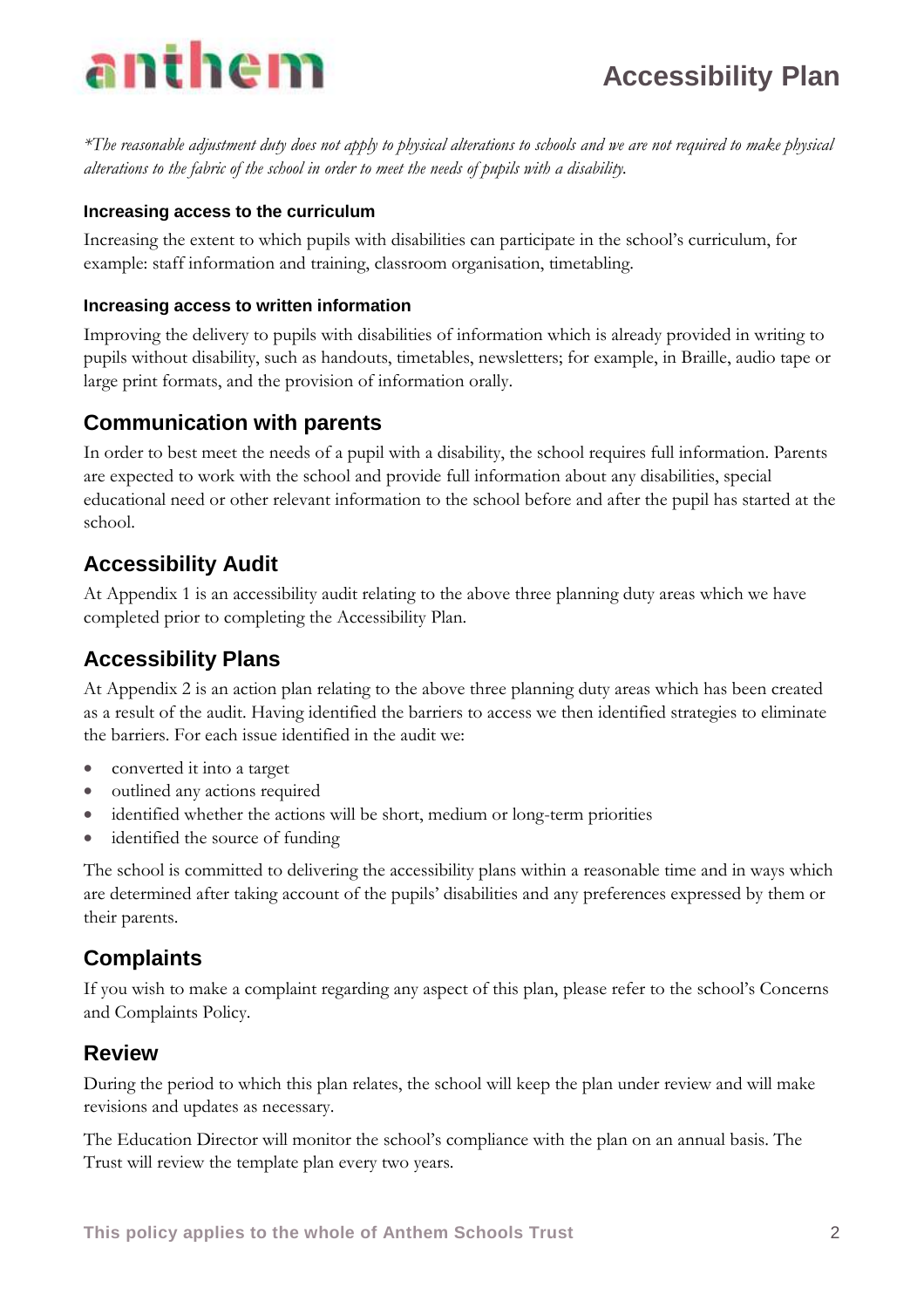

### **Links with other policies**

This accessibility plan is linked to the following policies and documents:

- Health and Safety Policy
- Equality Information and Objectives (Public Sector Equality Duty) Statement for Publication
- Special Education Needs (SEN) Information Report
- Disability Policy
- Administration of Medicines and Supporting Pupils with Medical Conditions Policy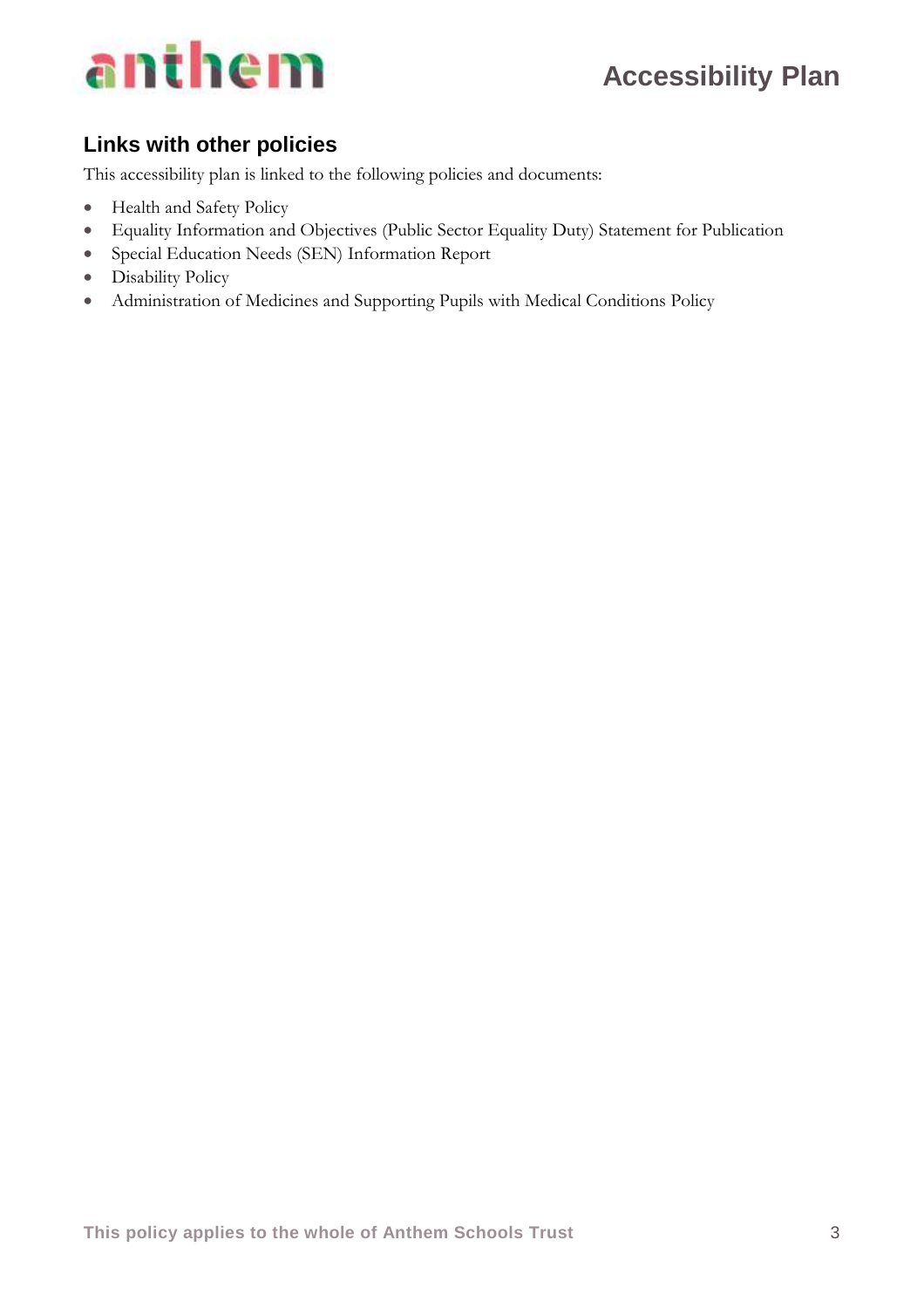

### **Appendix 1: Accessibility Audit**

| <b>Questions to ask</b>                                                                                    | <b>Issues identified</b> | <b>Barrier to</b><br>access? | What sort of issue is it?<br>e.g. training, policy, documentation, physical<br>environment, communication | <b>Transfer to the</b><br>accessibility<br>plan? |
|------------------------------------------------------------------------------------------------------------|--------------------------|------------------------------|-----------------------------------------------------------------------------------------------------------|--------------------------------------------------|
| 1. Culture and ethos -policies and practices                                                               |                          |                              |                                                                                                           |                                                  |
| 1.1 Everyone made to feel welcome, including<br>those with physical disabilities or sensory<br>impairments | No Issues Identified     |                              |                                                                                                           |                                                  |
| 1.2 There are high expectations of all pupils<br>and staff                                                 | No Issues Identified     |                              |                                                                                                           |                                                  |
| 1.3 All staff, Local Governors and pupils share<br>a philosophy of inclusion                               | No Issues Identified     |                              |                                                                                                           |                                                  |
| 1.4 Pupils equally valued                                                                                  | No Issues Identified     |                              |                                                                                                           |                                                  |
| 1.5 Staff seek to remove all barriers to learning<br>and participation                                     | No Issues Identified     |                              |                                                                                                           |                                                  |
| 1.6 Lessons made accessible to all students                                                                | No Issues Identified     |                              |                                                                                                           |                                                  |
| 1.7 We make the best use of teaching assistants<br>(LSAs, HLTAs)                                           | No Issues Identified     |                              |                                                                                                           |                                                  |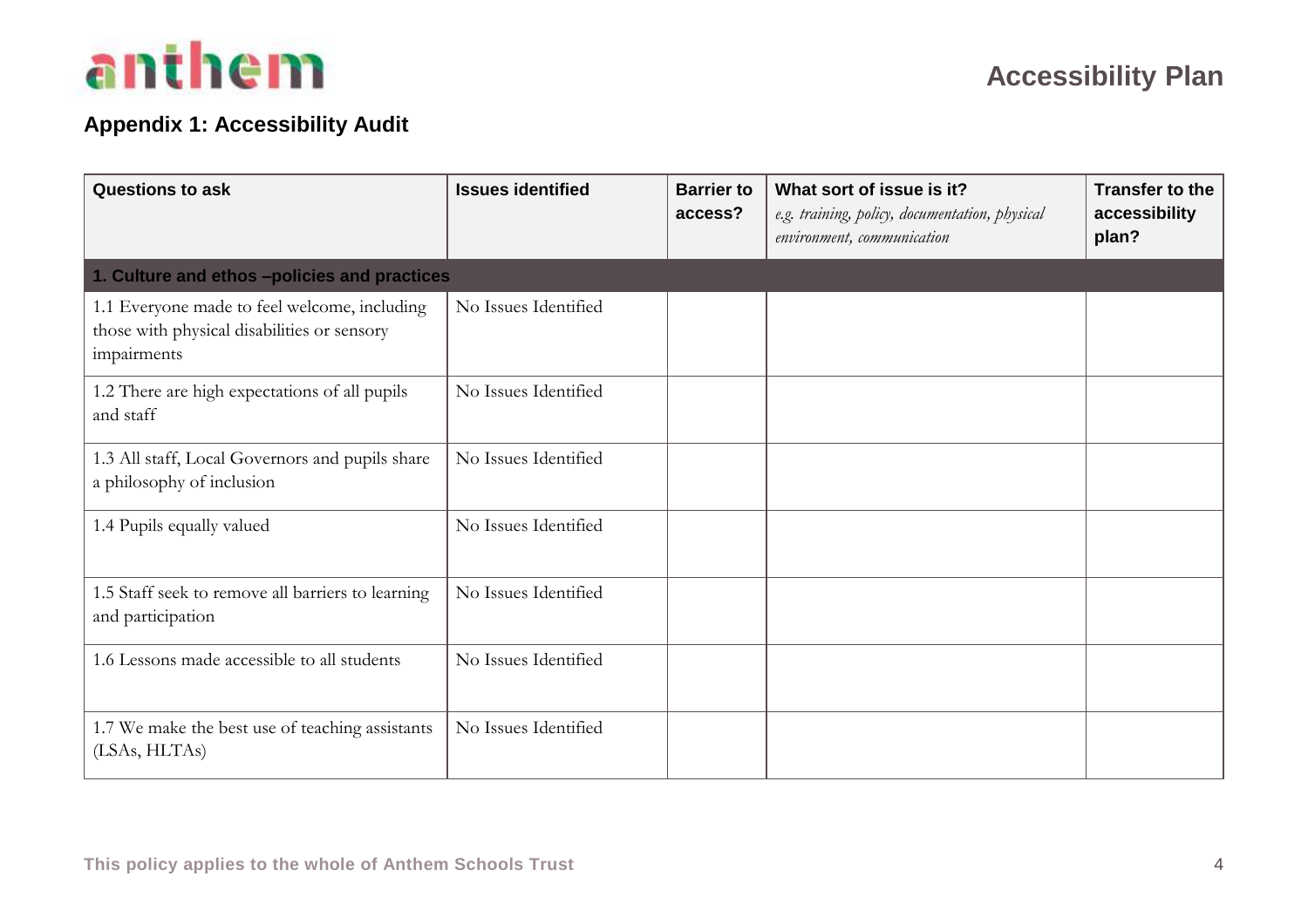| <b>Questions to ask</b>                                                                                                             | <b>Issues identified</b> | <b>Barrier to</b><br>access? | What sort of issue is it?<br>e.g. training, policy, documentation, physical<br>environment, communication | <b>Transfer to the</b><br>accessibility<br>plan? |
|-------------------------------------------------------------------------------------------------------------------------------------|--------------------------|------------------------------|-----------------------------------------------------------------------------------------------------------|--------------------------------------------------|
| 2. Staff training                                                                                                                   |                          |                              |                                                                                                           |                                                  |
| 2.1 We ensure that staff are familiar with<br>technology and practices developed to assist<br>people with disabilities              | No Issues Identified     |                              |                                                                                                           |                                                  |
| 2.2 We ensure that teachers and teaching<br>assistants have the necessary training to teach<br>and support pupils with a disability | No Issues Identified     |                              |                                                                                                           |                                                  |
| 2.3 Staff are aware of how classrooms should<br>be optimally organised for pupils with a<br>disability                              | No Issues Identified     |                              |                                                                                                           |                                                  |
| 2.4 Staff receive training in ensuring that<br>lessons are responsive to the diverse nature of<br>pupil needs and abilities         | No Issues Identified     |                              |                                                                                                           |                                                  |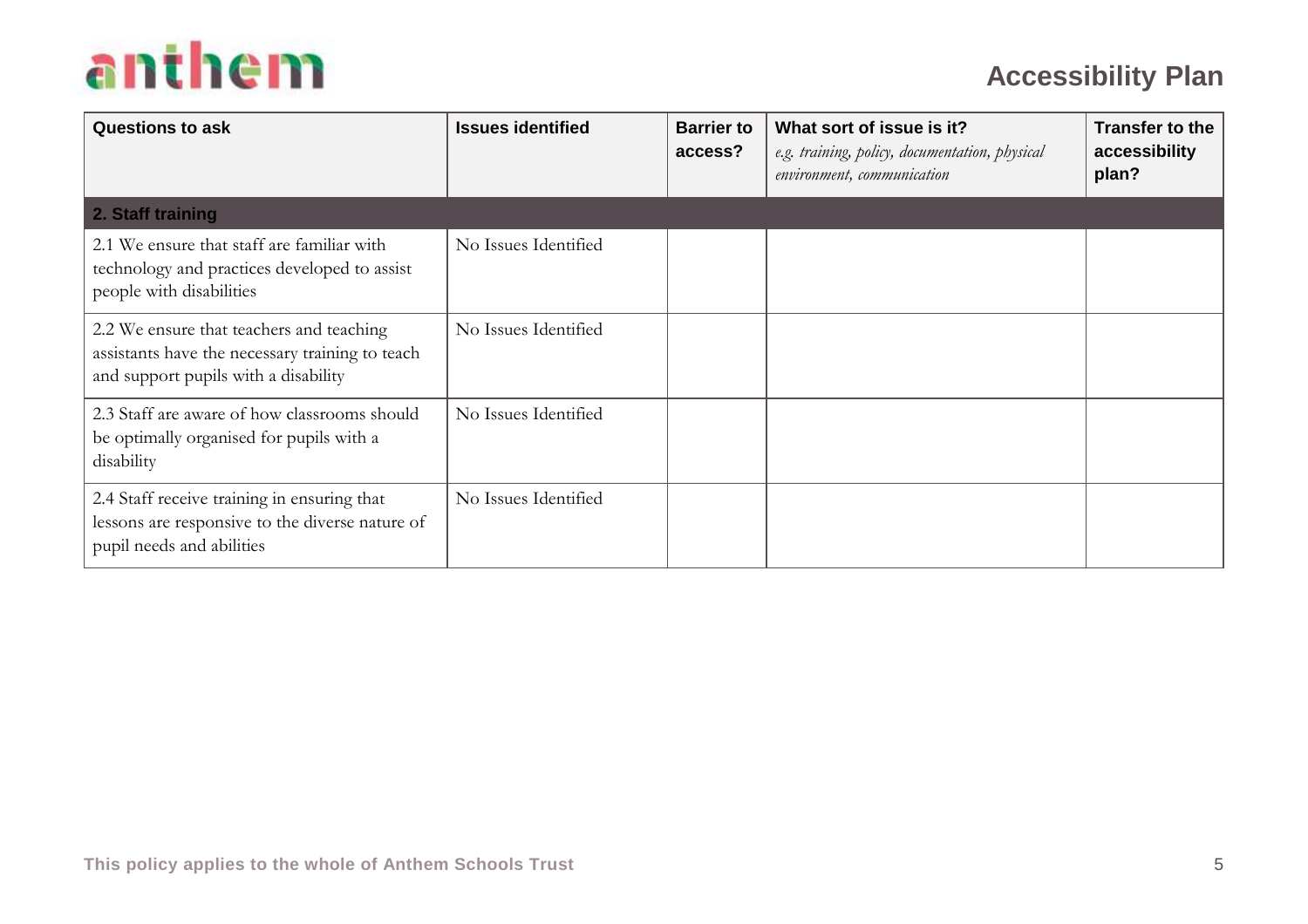| <b>Questions to ask</b>                                                                                                                                                                                              | <b>Issues identified</b>                                                          | <b>Barrier to</b><br>access?                   | What sort of issue is it?<br>e.g. training, policy, documentation, physical<br>environment, communication | <b>Transfer to the</b><br>accessibility<br>plan? |
|----------------------------------------------------------------------------------------------------------------------------------------------------------------------------------------------------------------------|-----------------------------------------------------------------------------------|------------------------------------------------|-----------------------------------------------------------------------------------------------------------|--------------------------------------------------|
| 3. Provision of written information                                                                                                                                                                                  |                                                                                   |                                                |                                                                                                           |                                                  |
| 3.1 Provisions are made for making<br>information available to all people who may<br>need access to goods, services and facilities                                                                                   | Visually impaired students<br>cannot read all signs as they<br>are not in Braille | No as<br>reasonable<br>adjustments<br>are made |                                                                                                           |                                                  |
| 3.2 We provide access to computer technology<br>appropriate for pupils and adults with<br>disabilities                                                                                                               | No Issues Identified                                                              |                                                |                                                                                                           |                                                  |
| 3.3 We provide access to internet resources<br>appropriate for pupils and adults with<br>disabilities                                                                                                                | No Issues Identified                                                              |                                                |                                                                                                           |                                                  |
| 3.4 We ensure that information is presented to<br>groups in a way which is user-friendly for<br>pupils and adults with visual disabilities e.g. by<br>reading aloud, overhead projections and<br>describing diagrams | No Issues Identified                                                              |                                                |                                                                                                           |                                                  |
| 3.5 We have the facilities to produce written<br>information in a variety of font sizes                                                                                                                              | No Issues Identified                                                              |                                                |                                                                                                           |                                                  |
| 3.6 We make use of RNIB guidelines formats<br>(RNIB guidelines may be obtained from<br>www.rnib.org.uk)                                                                                                              | No Issues Identified                                                              |                                                |                                                                                                           |                                                  |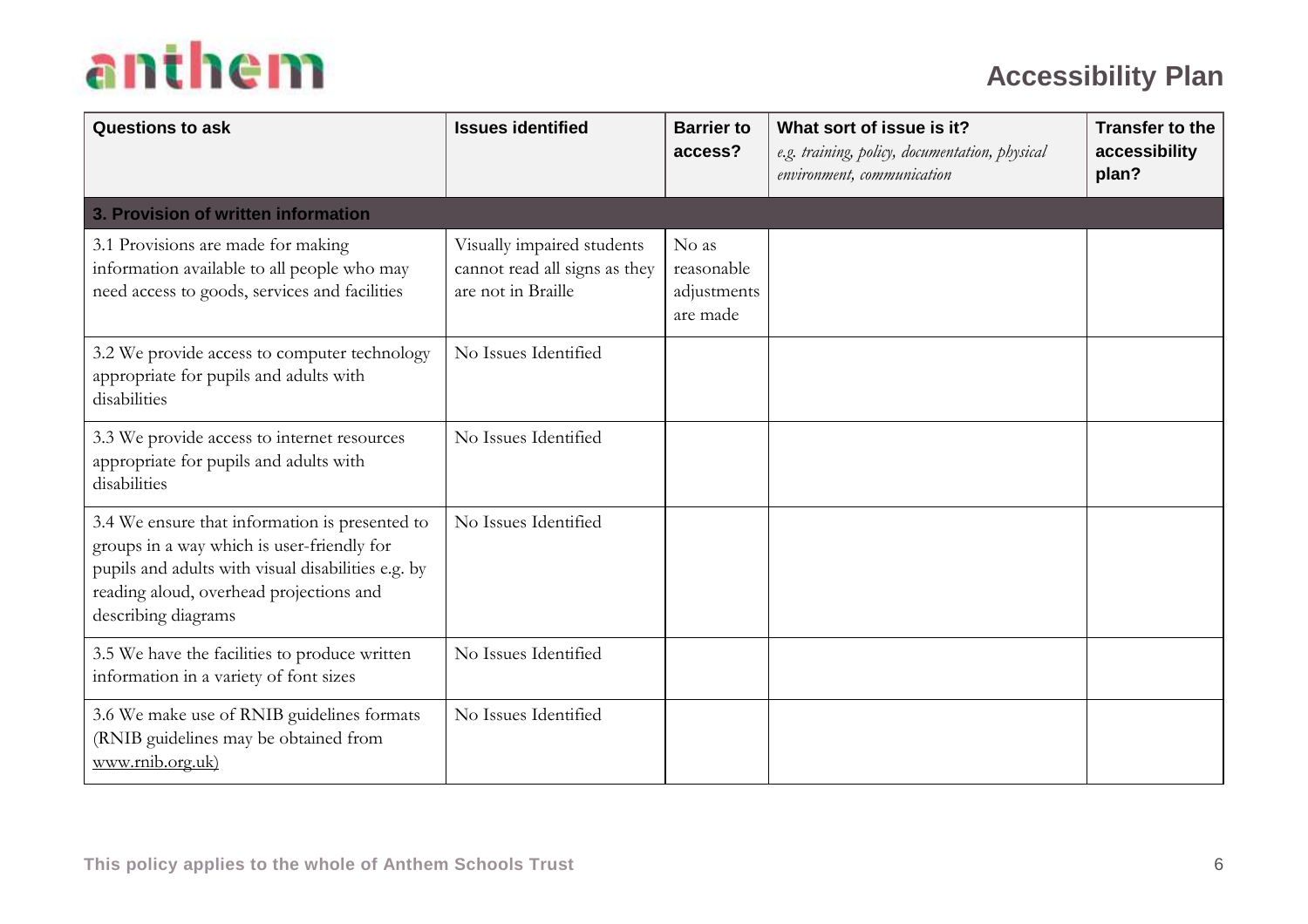| <b>Questions to ask</b>                                                                                                                                                                                                                                                                              | <b>Issues identified</b>                                  | <b>Barrier to</b><br>access? | What sort of issue is it?<br>e.g. training, policy, documentation, physical<br>environment, communication | <b>Transfer to the</b><br>accessibility<br>plan?                                                                                                                  |
|------------------------------------------------------------------------------------------------------------------------------------------------------------------------------------------------------------------------------------------------------------------------------------------------------|-----------------------------------------------------------|------------------------------|-----------------------------------------------------------------------------------------------------------|-------------------------------------------------------------------------------------------------------------------------------------------------------------------|
| 4. The physical environment Consider all the areas to which pupils should have access, including all academic, sporting, play, or social facilities. These would include<br>classrooms, the assembly hall, canteen, library, gymnasium and outdoor sporting facilities, playground and common rooms. |                                                           |                              |                                                                                                           |                                                                                                                                                                   |
| 4.1 There any physical structures such as<br>doorways, steps and stairs which may act as<br>barriers for pupils and adults who use<br>wheelchairs                                                                                                                                                    | The Reuben Business<br>centre lift is not a swipe<br>lock | Yes                          | Physical Environment, independent<br>access as other students are needed to<br>assist with the key        | <b>Estates Manager</b><br>in liaison with<br>OCC contacts<br>with regard to<br>financial<br>assistance with<br>costs involved<br>changing lock to<br>a swipe card |
| 4.2 There toilet facilities and showers are<br>accessible to wheelchair users                                                                                                                                                                                                                        | No Issues Identified                                      |                              |                                                                                                           |                                                                                                                                                                   |
| 4.3 There are safe pathways of travel around<br>the school site and parking arrangements                                                                                                                                                                                                             | No Issues Identified                                      |                              |                                                                                                           |                                                                                                                                                                   |
| 4.4 There is no decor which may be confusing<br>or disorientating for pupils and adults with a<br>disability with a visual impairment, for example<br>floors and walls which are the same colour                                                                                                     | No Issues Identified                                      |                              |                                                                                                           |                                                                                                                                                                   |
| 4.5 Signs which may be confusing or<br>inadequate, for example at the wrong height to<br>be seen by wheelchair users or with little                                                                                                                                                                  | No Issues Identified                                      | No                           | Communication<br>Visually impaired students affected, but<br>designated TAs are there to assist.          |                                                                                                                                                                   |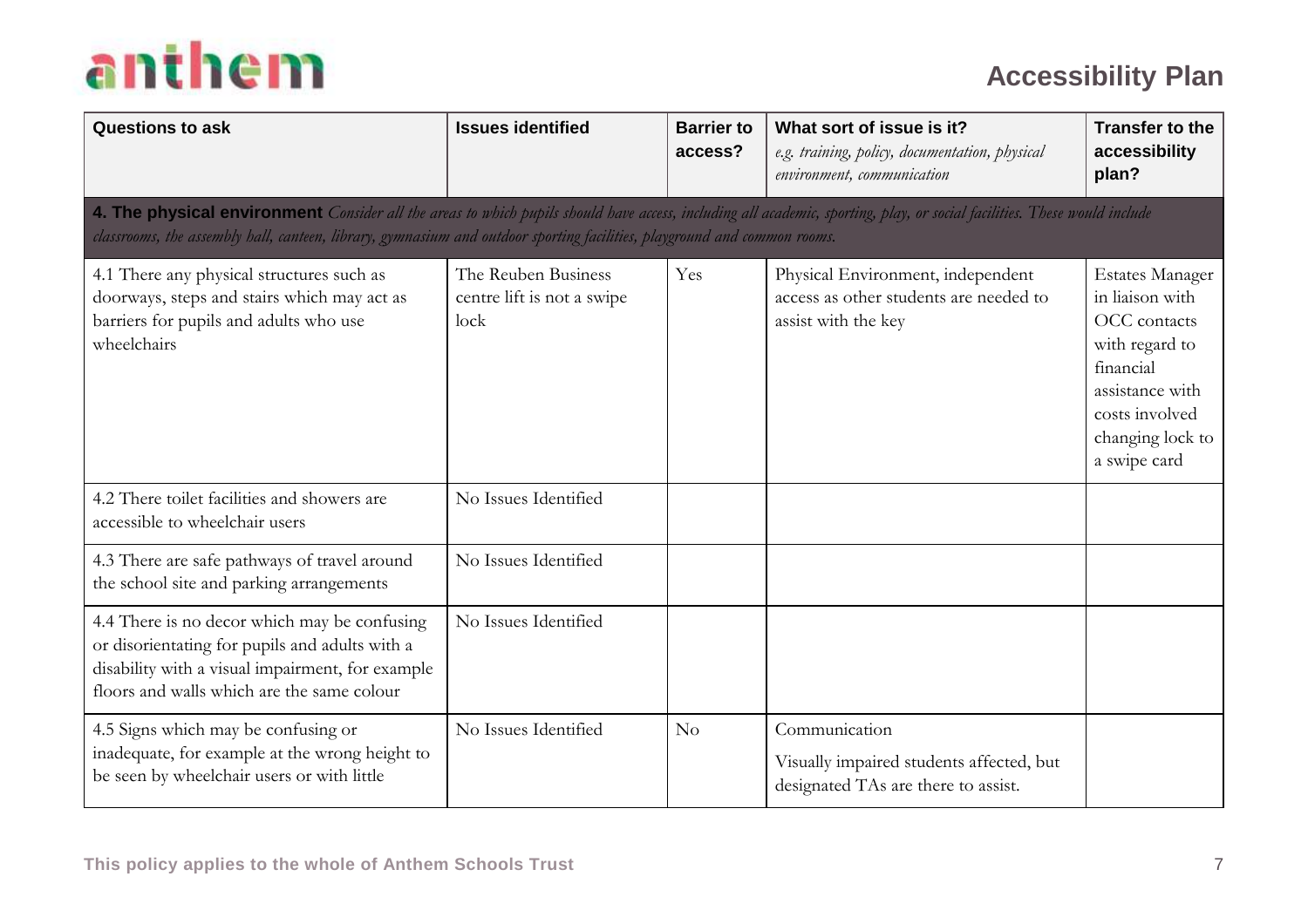| contrast between lettering and background, or<br>with font which is too small to be easily visible                                                                                    |                      |  |  |
|---------------------------------------------------------------------------------------------------------------------------------------------------------------------------------------|----------------------|--|--|
| 4.6 There is accessible storage to enable pupils<br>and adults with a disability to access aids and<br>equipment                                                                      | No Issues Identified |  |  |
| 4.7 There are arrangements which might<br>prevent the inclusion of people with disabilities<br>that affect their hearing - including rooms with<br>poor acoustics and noisy equipment | No Issues Identified |  |  |
| 4.8 There are non-visual guides to assist people<br>to use buildings including changes in surfacing<br>materials, lifts with tactile buttons etc                                      | No Issues Identified |  |  |
| 4.9 Emergency and evacuation systems include<br>alarms with both visual and auditory<br>components                                                                                    | No Issues Identified |  |  |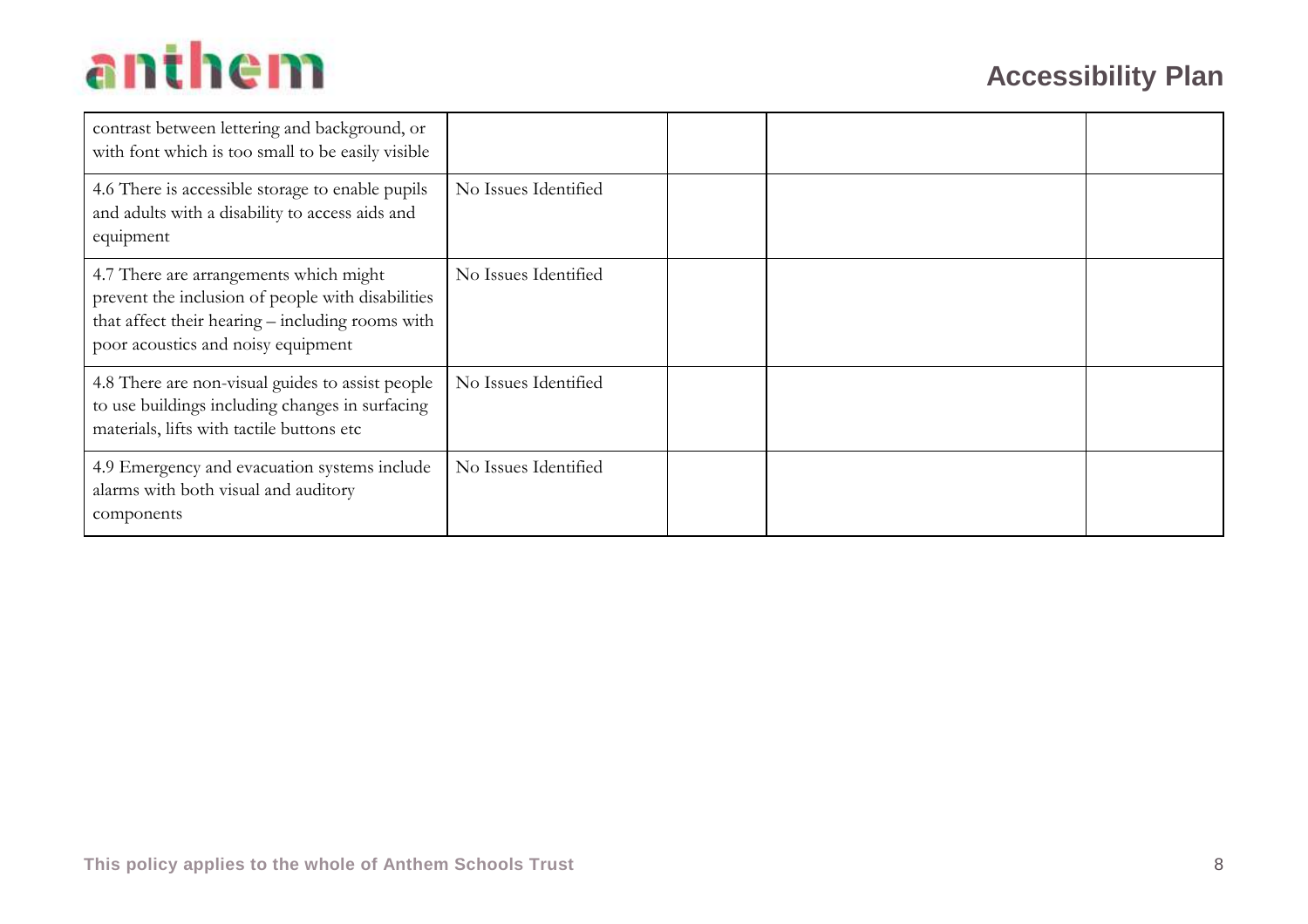### **Appendix 2: Accessibility Plan template**

This action plan sets out the aims of our accessibility plan in accordance with the Equality Act 2010.

|                                 | Aim: Increase access to the curriculum for pupils with a disability                                                                                                                                                        |
|---------------------------------|----------------------------------------------------------------------------------------------------------------------------------------------------------------------------------------------------------------------------|
| Current Good                    | Explain your school's approach here. Examples:                                                                                                                                                                             |
| Practice                        | Our school offers a differentiated curriculum for all pupils<br>$\bullet$                                                                                                                                                  |
| Include established             | We use resources tailored to the needs of pupils who require support to access<br>$\bullet$<br>the curriculum                                                                                                              |
| practice, and<br>practice under | Curriculum resources include examples of people with disabilities<br>$\bullet$                                                                                                                                             |
| development                     | Curriculum progress is tracked for all pupils, including those with a disability<br>$\bullet$                                                                                                                              |
|                                 | Targets are set effectively and are appropriate for pupils with additional needs<br>$\bullet$<br>The curriculum is reviewed to ensure it meets the needs of all pupils                                                     |
|                                 |                                                                                                                                                                                                                            |
| Objectives                      | State short, medium, and long-term objectives                                                                                                                                                                              |
|                                 | Short time:                                                                                                                                                                                                                |
|                                 | 1.1 All staff are continually trained to employ quality first teaching strategies in the<br>first instance in response to individual needs                                                                                 |
|                                 | 1.2 Ensuring all staff have the relevant training from outside agencies where<br>appropriate to support the specific needs of some of our most vulnerable students                                                         |
|                                 | Medium Term                                                                                                                                                                                                                |
|                                 | 2.1 Ensure that we have succession planning in pace for every specialist role<br>within Learning Support and Pastoral Team so that we will always have the<br>expertise required within the team despite changes to staff. |
|                                 |                                                                                                                                                                                                                            |
|                                 | Long Term                                                                                                                                                                                                                  |
|                                 | 3.1 Specific subjects must adapt their curriculum to suit the needs of all learners.<br>This should include accessibility of equipment and activities.                                                                     |
| Actions to be<br>taken          | 1.1 Curriculum continually adapted in response to changing needs as informed by<br>the SENDCO                                                                                                                              |
|                                 | 1.2 Plan and deliver bespoke training opportunities with outside agencies when<br>the need arises                                                                                                                          |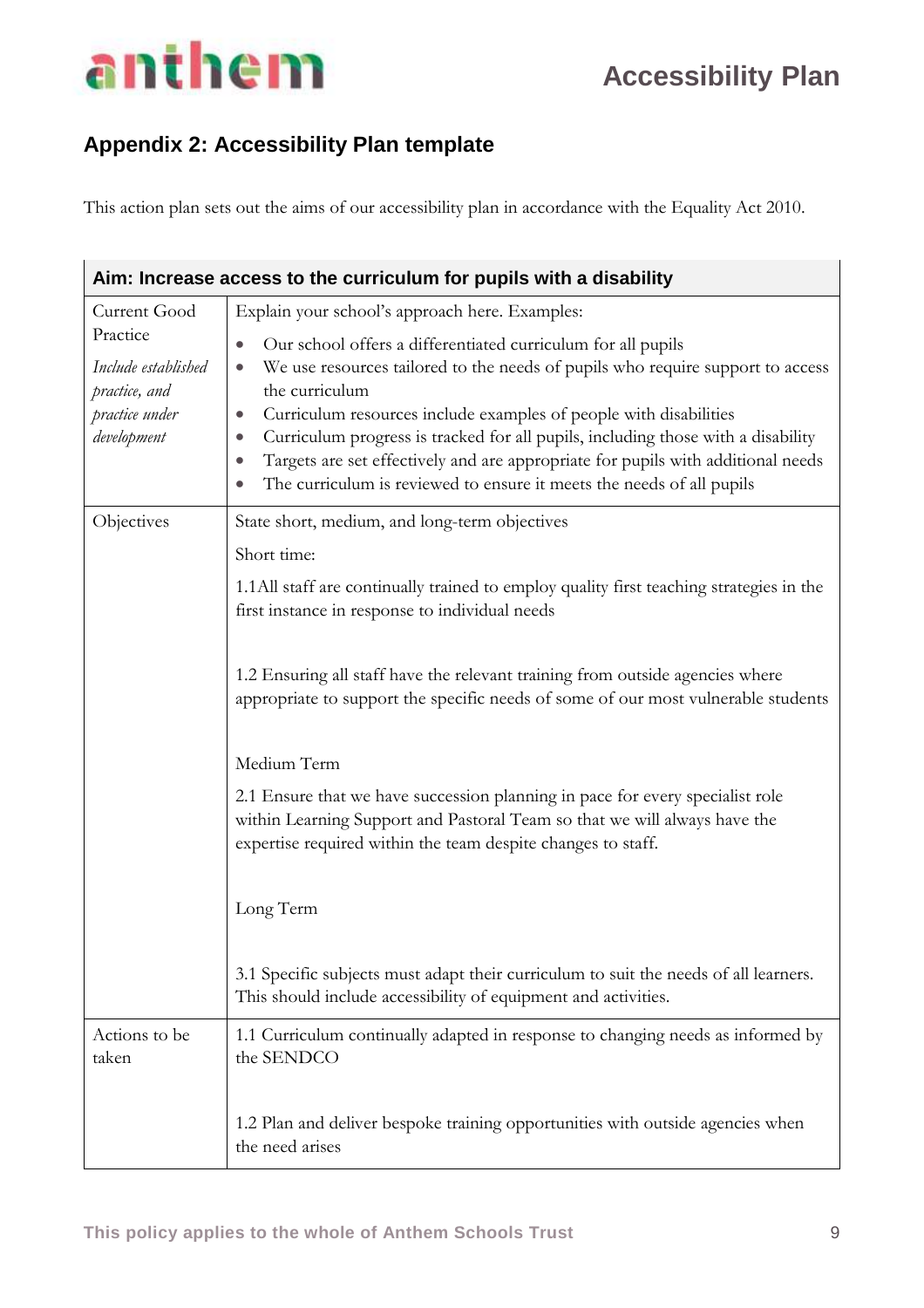## anthem

|                  |               | 2.1 Further professional learning needs identified. Whole school.                                                                                        |
|------------------|---------------|----------------------------------------------------------------------------------------------------------------------------------------------------------|
|                  |               | 3.1 Recommendations from Occupational Health and Physiotherapy services are<br>actioned. Alternative and adapted equipment to be purchased if necessary. |
| Person           | 1.1           | SENDCO to oversee                                                                                                                                        |
| responsible      | 1.2           | SENDCO to oversee                                                                                                                                        |
|                  | 2.1           | SENDCO to oversee                                                                                                                                        |
|                  | 3.1           | SENDCO and head of faculties                                                                                                                             |
| Date to complete | 1.1           | Ongoing                                                                                                                                                  |
| actions by       | 1.2           | Ongoing                                                                                                                                                  |
|                  | 2.1           | September 2022                                                                                                                                           |
|                  | 3.1           | Ongoing                                                                                                                                                  |
| Success criteria | 1.1           | Students making expected or better progress. Learning Walks to ensure<br>the measures are being put in and embedded into lessons.                        |
|                  | 1.2           | Staff are confident at using suggested strategies, students benefit from an<br>adapted delivery of the curriculum appropriate to needs                   |
|                  | 2.1           | Staff training and qualifications in place to ensure the learning and physical<br>needs of ALL students are met.                                         |
|                  | 3.1<br>matter | ALL students access 100% of PE lessons regardless of activity or subject                                                                                 |

|                                                                                                   | Aim: Improve and maintain access to the physical environment                                                                                                                                                                                                                                                                                                                                                |
|---------------------------------------------------------------------------------------------------|-------------------------------------------------------------------------------------------------------------------------------------------------------------------------------------------------------------------------------------------------------------------------------------------------------------------------------------------------------------------------------------------------------------|
| Current Good<br>Practice<br>Include established<br>practice, and<br>practice under<br>development | Explain your school's approach here.<br>Example:<br>The environment is adapted to the needs of pupils as required. This includes:<br>Ramps<br>Lifts<br>Corridor width<br>Disabled parking bays<br>$\bullet$<br>Disabled toilets and changing facilities<br>Library shelves at wheelchair-accessible height<br>$\bullet$<br>High visibility strips to mark stairs, hand rails and vertical post<br>$\bullet$ |
| Objectives                                                                                        | State short, medium, and long-term objectives<br>Short Term                                                                                                                                                                                                                                                                                                                                                 |
|                                                                                                   |                                                                                                                                                                                                                                                                                                                                                                                                             |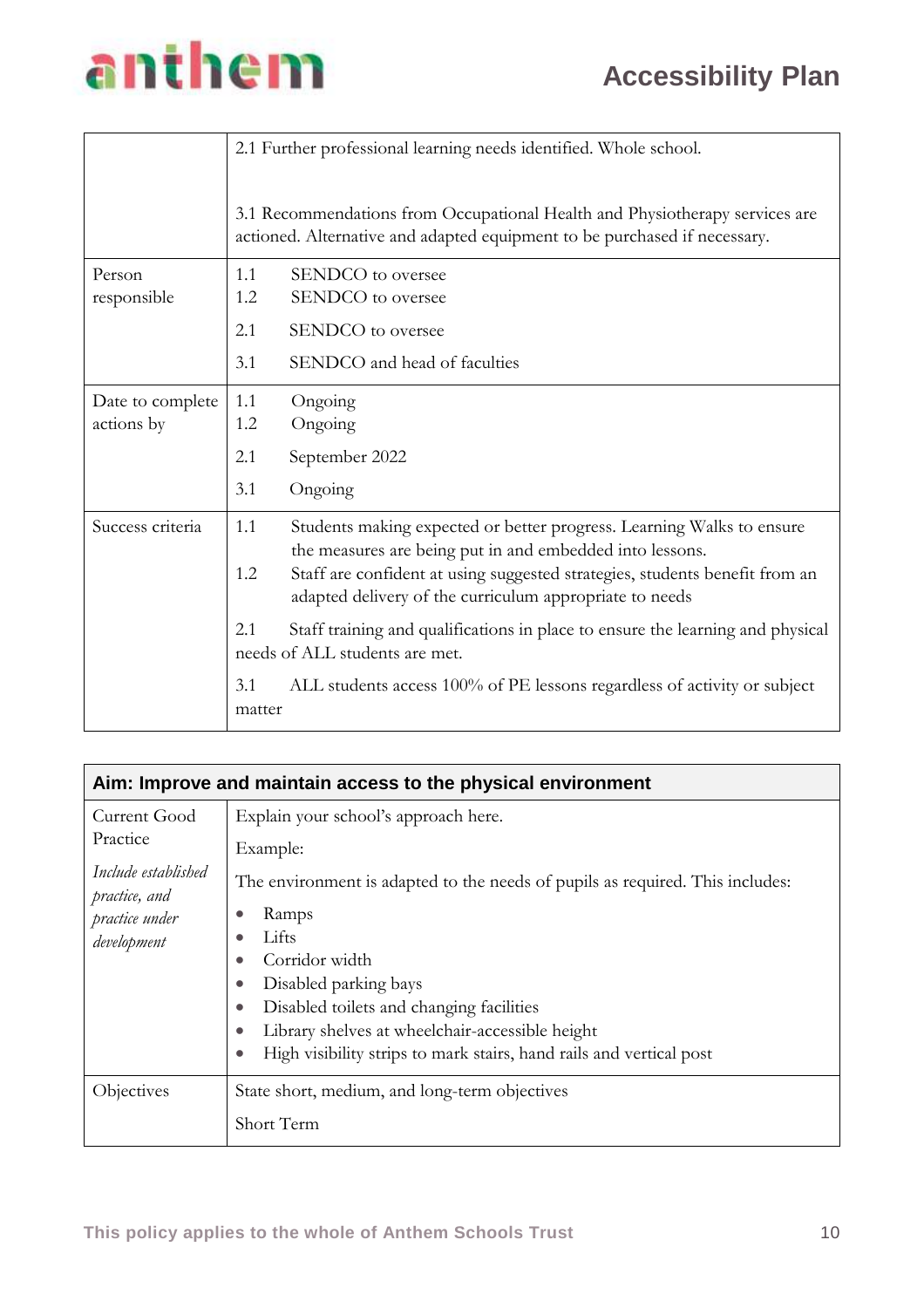|                        | Students with specific needs have all the appropriate equipment and<br>1.1<br>furniture<br>1.2<br>Personal Evacuation Emergency Plan for identified vulnerable students<br>Timetables for identified students are continually checked to ensure<br>1.3<br>designated classrooms in each subject area accessible both in size and<br>positioning in the school building i.e. wheelchairs users not timetable in<br>inaccessible classrooms or upper floor classrooms without a lift access<br>Medium Term<br>2.1<br>To continually maintain yellow warning strips on vertical posts, steps and<br>handrails to support students with Visual Impairments.<br>Long Term<br>To ensure that all new and existing buildings and rooms allow independent<br>3.1                                                                                                                                                                                           |
|------------------------|----------------------------------------------------------------------------------------------------------------------------------------------------------------------------------------------------------------------------------------------------------------------------------------------------------------------------------------------------------------------------------------------------------------------------------------------------------------------------------------------------------------------------------------------------------------------------------------------------------------------------------------------------------------------------------------------------------------------------------------------------------------------------------------------------------------------------------------------------------------------------------------------------------------------------------------------------|
|                        | access for all e.g. CUE Space                                                                                                                                                                                                                                                                                                                                                                                                                                                                                                                                                                                                                                                                                                                                                                                                                                                                                                                      |
| Actions to be<br>taken | Purchase of specialised furniture and equipment to enhance the school<br>1.1<br>environment.<br>1.2<br>Develop PEEPs for specific students. LSA's informed of which students<br>they are responsible for an emergency situation. PEEPs forms are stored<br>with emergency register held by SEND lead and brought to the evacuation<br>point.<br>Staff are continually informed and updated of all students with mobility<br>1.3<br>issues and create a suitable timetable to meet their need.<br>2.1<br>All areas both internal and external to be included, ongoing maintenance<br>of existing warning fixtures and strips. Checked and maintained all year round<br>3.1 New plans to be closely monitored. Ensure total compliance with building and<br>Disability Discrimination Act regulations.<br>3.2 Increase the number of automated doorways and access to classrooms for<br>students who would ordinarily rely on support to open doors. |
|                        | 3.3 Ensure that all fire exits are suitable for all students, including those with<br>mobility issues or wheelchair users.                                                                                                                                                                                                                                                                                                                                                                                                                                                                                                                                                                                                                                                                                                                                                                                                                         |
| Person<br>responsible  | SENDCO, Therapists<br>1.1<br>SENDCO, Site Manager<br>1.2<br>SENDCO and Data Manager<br>1.3<br>2.1<br>Site Manager<br>3.1<br>SENDCO and Site Manager<br>3.2<br>SENDCO and Site Manager<br>3.3<br>SENDCO and Site Manager                                                                                                                                                                                                                                                                                                                                                                                                                                                                                                                                                                                                                                                                                                                            |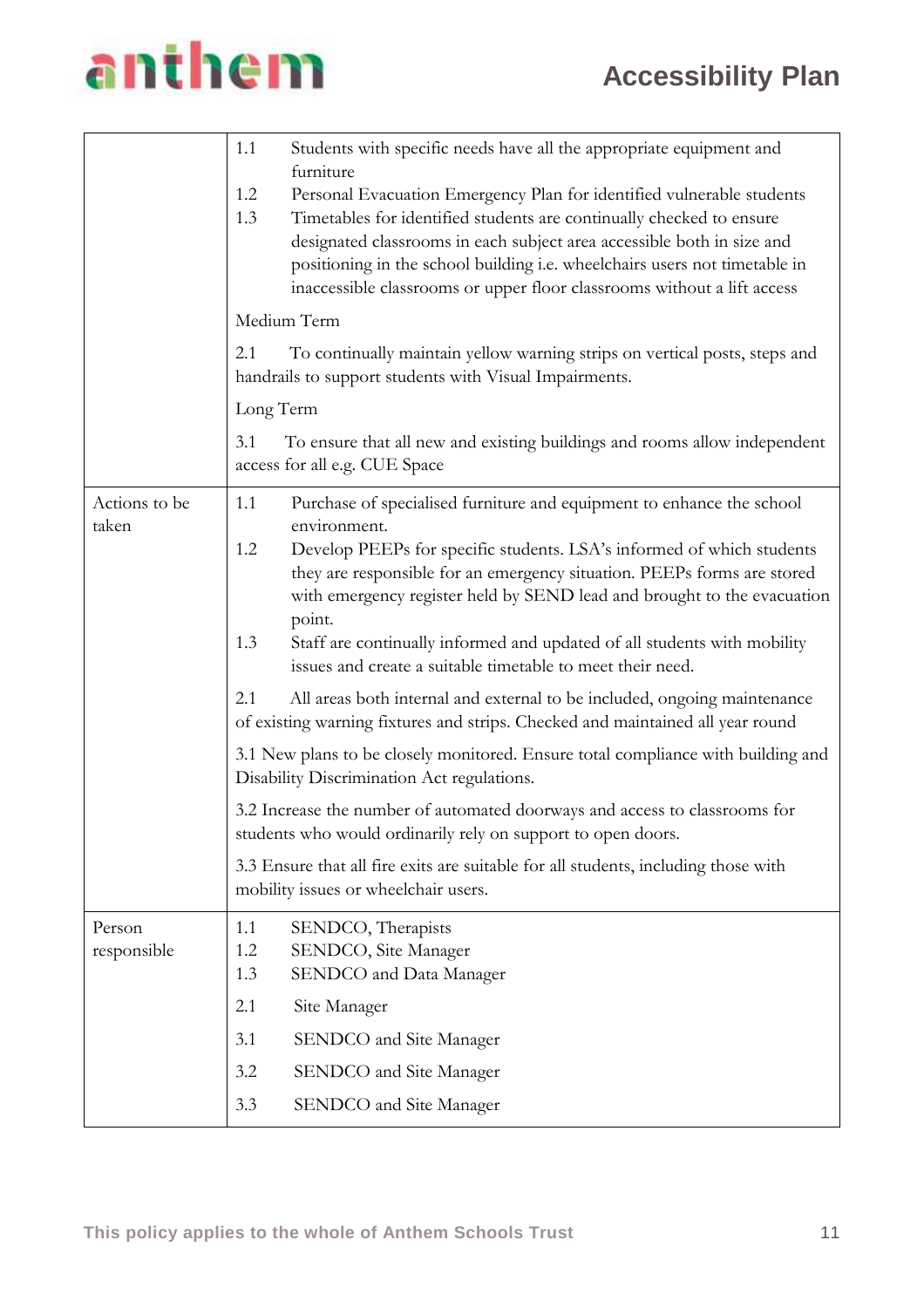

| Date to complete | 1.1                                                                                                                                            |
|------------------|------------------------------------------------------------------------------------------------------------------------------------------------|
| actions by       | 1.2 Jan 2022                                                                                                                                   |
|                  | 1.3 Annually                                                                                                                                   |
|                  | 2.1 Ongoing                                                                                                                                    |
|                  | 3.13.2 3.3 To Be Discussed                                                                                                                     |
| Success criteria | 1.1 Appropriate adaptions made                                                                                                                 |
|                  | 1.2 Identified students are aware of their PEEP. Completed PEEPS in place for<br>all identified students                                       |
|                  | 1.3All identified students are timetabled in appropriate classrooms to meet their<br>needs                                                     |
|                  | 2.1 All students with VI are able to navigate successfully around the school site<br>safely                                                    |
|                  | 3.1 All students are able to independently access all areas of the school both<br>internally and externally                                    |
|                  | 3.2 Students are able to independently navigate the whole building unaided. With<br>the exception of upper levels without a lift in operation. |

|                                                                       | Aim: Improve the delivery of information to pupils with a disability                                                                                                                                                           |
|-----------------------------------------------------------------------|--------------------------------------------------------------------------------------------------------------------------------------------------------------------------------------------------------------------------------|
| Current Good<br>Practice                                              | Our school uses a range of communication methods to ensure information is<br>accessible. This includes:                                                                                                                        |
| Include established<br>practice, and<br>practice under<br>development | Internal signage<br>$\bullet$<br>Large print resources<br>$\bullet$<br><b>Braille</b><br>$\bullet$<br>Induction loops<br>$\bullet$<br>Pictorial or symbolic representations<br>$\bullet$<br>British Sign Language<br>$\bullet$ |
| Objectives                                                            | Short Term                                                                                                                                                                                                                     |
|                                                                       | 1.1 Investigate and research needed to provide HI student with an alert device.<br>Allowing access to all school alerts, to include fire alarms and intruder alarms.                                                           |
|                                                                       | Medium Term                                                                                                                                                                                                                    |
|                                                                       | 2.1 All sound field systems have been serviced and operational                                                                                                                                                                 |
|                                                                       | 2.2 Mobile hearing loop system in all large rooms/venues within the school site                                                                                                                                                |
|                                                                       | Long Term                                                                                                                                                                                                                      |
|                                                                       | 3.1 Flashing alarms/alerts for HI students                                                                                                                                                                                     |